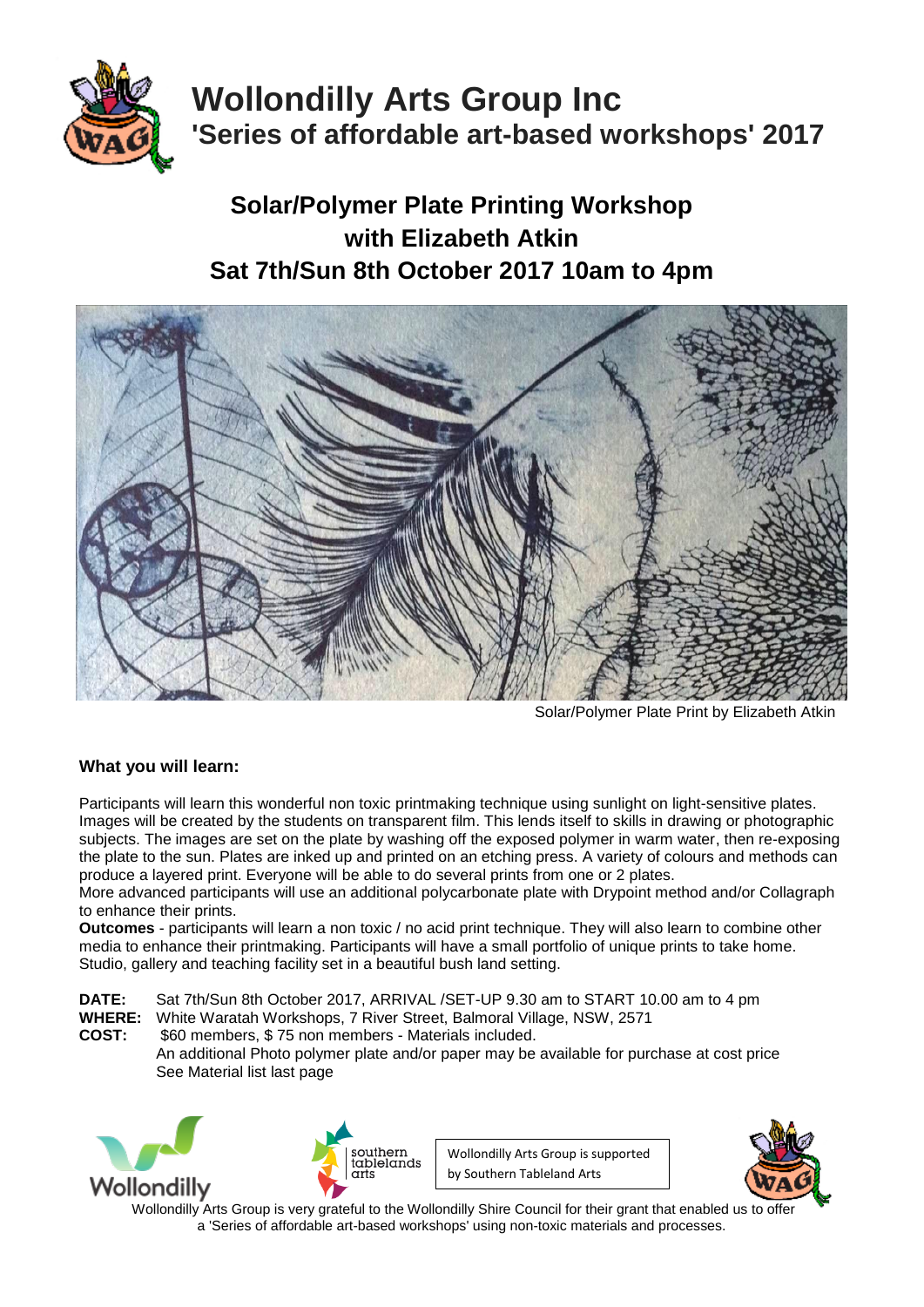### **The Tutor – Elizabeth Atkin:**

Elizabeth's 'White Waratah Workshops' in Balmoral, Southern Highlands, is a purpose built space with a Gallery, workshops and teaching studios, where she offers introductory weekend workshops in printmaking and bookbinding. She has participated in the Open Studio Art Trail as part of the Southern Highlands Arts Festival for the past 7 years, has taught Bookbinding at the 'Guild of Craft Bookbinders' and 'Introductory Printmaking' at the Royal Art Society.

Her artistic 'education' consists mostly of evening classes, concentrated short workshops and courses as well as residential Printmaking in Venice and Greece with certificates of attainment adding up to a partially completed Diploma in Fine Arts. She also has qualifications in Bookbinding through Ultimo TAFE.

Elizabeth's most significant achievements have been winning the print section of the North Sydney Art Prize, binding a selection of the Blake Poetry prize which then toured Australia and binding 2 books which toured with Bookbinding Exhibitions Australia to Paris, Japan and Australia. Her prints are represented in private collections in Ireland, UK and France.



Her current printmaking is predominantly Collagraphs and Drypoints utilising colour through watercolour washes as well as Solar/Polymer plate prints with multiple elements producing unique prints.

#### **BOOKINGS and PAYMENTS:**

- **Phone or email Roswitha Giersch** to check availability and reserve your place PH: 4681 0535 or Email: roswitha01@gmail.com
- Payments to be made via Direct Deposit **or** Bank Transfer **or** cheque

#### **Bank Details:**

Macarthur Credit Union, BSB 802 388, Account No. 62408, Account Name: Wollondilly Arts Group

Transaction Info: for Solar Plate Printing W/S: WS 1 + your name

 Forward booking form with full payment (cheque made out to Wollondilly Arts Group) **or** transaction details **or** copy of receipt within 5 days of reserving your place to Wollondilly Arts Group, PO Box 799 Picton 2571 or Email: roswitha01@gmail.com

## CANCELLATIONS:

- If you have paid and are then unable to attend full payment will be refunded up to 7 days prior to the workshop.
- Cancellations after 7 days prior to the workshop will only be refunded if the place is subsequently filled.
- Bookings are transferable between WAG members. However, if a place is transferred to a Nonmember, they will be required to pay the difference to make up the applicable Non-members cost. Please notify Roswitha Giersch of any transfers to avoid confusion.





Wollondilly Arts Group is supported by Southern Tableland Arts

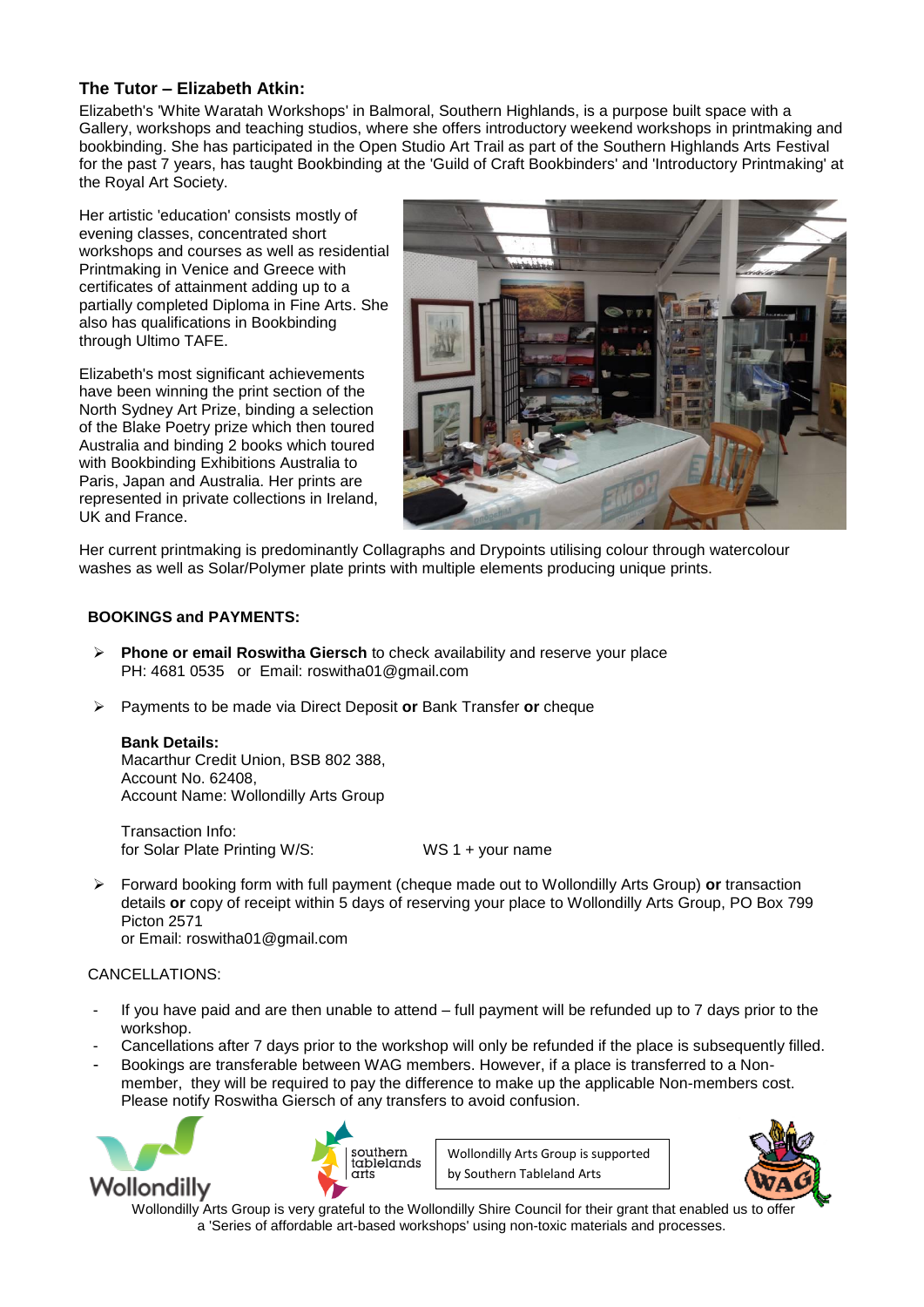

# **Wollondilly Arts Group Inc 'Series of affordable art-based workshops' 2017**

- Booking Form -

Please send completed form with a cheque or Direct Deposit/Bank Transfer receipt for full amount to:

Wollondilly Arts Group c/o The Secretary PO Box 799 Picton, NSW 2571

**Or** for Direct Deposit or Bank Transfer only: scan your payment receipt/transaction details and email form to [roswitha01@gmail.com](file:///C:/Users/Ros/AppData/Local/Microsoft/Windows/Temporary%20Internet%20Files/Content.Outlook/roswitha01@gmail.com)

Name:

Address:

Email:

Phone: Mobile: Mobile: Mobile: Mobile: Mobile: Mobile: Mobile: Mobile: Mobile: Mobile: Mobile: Mobile: Mobile:  $\mathsf{M}$ 

WORKSHOP 1: Solar/Polymer Printing with Elizabeth Atkin **\$** Sat 7th/Sun 8th October 2017, \$60 members, \$75 non members WAG member - Yes / No

**Total Payment: \$\_\_\_\_\_\_**

**Payment by**  $\Box$  - Cheque;  $\Box$  - Direct Deposit;  $\Box$  - Bank Transfer

**Cheque:** payable to Wollondilly Arts Group **Direct Deposit/Bank Transfer:** Account Name: Wollondilly Arts Group Macarthur Credit Union, BSB 802 388, Account No. 62408, Transaction Info: for Solar/Polymer Printing W/S: WS 1 + your name





Wollondilly Arts Group is supported by Southern Tableland Arts